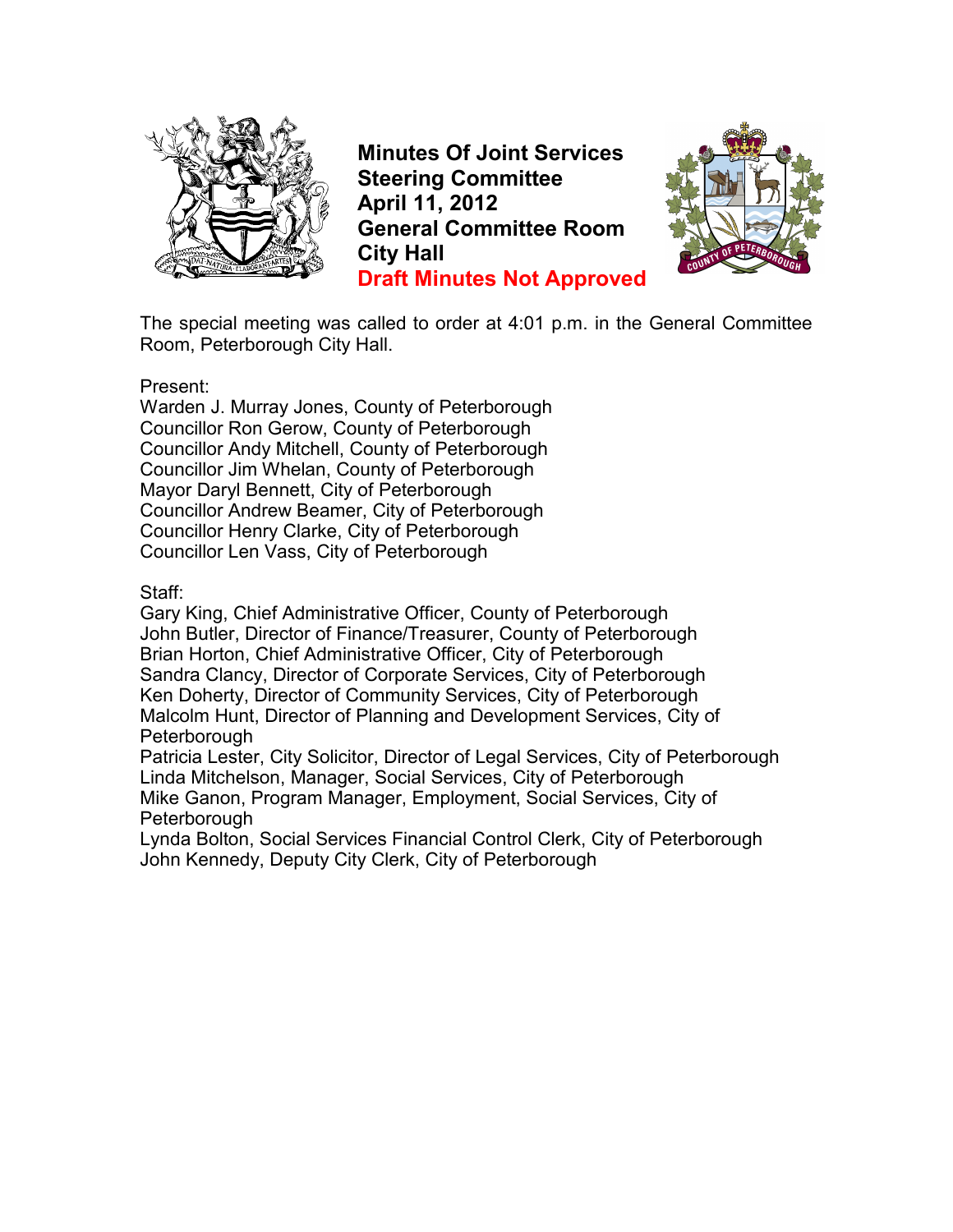### **Special Joint Services Steering Committee Meeting Of Wednesday, April 11, 2012 Page 2**

#### **Disclosure of Interest**

There were no disclosures of interest.

#### **Report CSSSJSSC12-003A Service Delivery Options Due to Loss of Provincial Funding for Stand Alone Employment Resource Centres Ken Doherty, Director of Community Services, City of Peterborough**

Moved by Councillor Mitchell, seconded by Councillor Gerow

**That employment services be delivered after July 31, 2012 when 100% provincial funding ends for the Peterborough Employment Resource Centre as follows;** 

- **a) That the model provided in Option 3 of Report CSSSJSSC12-003A be utilized where services are scaled back beyond June 30, 2012 but continue to be available to the general public at the current location, in partnership with local EO full suite agencies providing additional in-kind staffing support and,**
- **b) That the matter be reviewed by the committee in 12 months and,**
- **c) That an interim report be provided to committee in six months that includes details regarding duplication within the private sector and that the private sector be requested to participate in providing data to determine if there is duplication of clients.**

"CARRIED"

### **Next Meeting**

The next meeting is scheduled for Thursday, June 14, 2012.